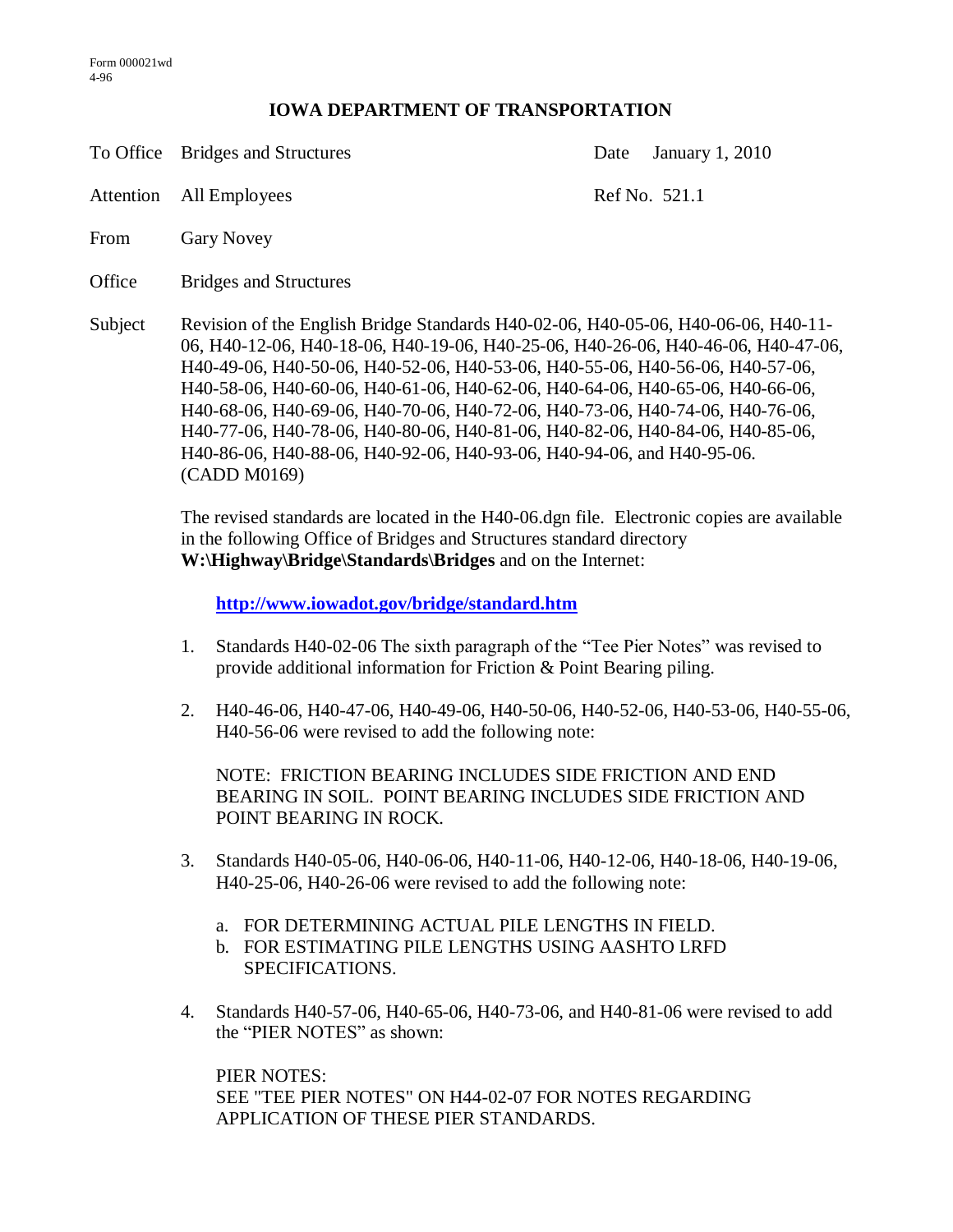MINIMUM CLEAR DISTANCE FROM FACE OF CONCRETE TO NEAR REINFORCING BAR SHALL BE 2 INCHES UNLESS OTHERWISE NOTED OR SHOWN. ELIMINATE 2x8 BEVELED KEYWAY ON TOP OF CAP FOR EXPANSION PIERS. FOR SIZE OF BEARING PADS, SEE H44-37-07. SEE SHEET H44-09-07 FOR "U" DIMENSION.

- 5. Standards H40-58-06, H40-66-06, H40-74-06, and H40-82-06 were revised to delete the "PIER NOTES".
- 6. Standards H40-60-06, H40-61-06, H40-62-06, H40-68-06, H40-69-06, H40-70-06, H40-76-06, H40-77-06, H40-78-06, H40-84-06, H40-85-06, H40-86-06, and were revised to add the following "FOOTING NOTES", so these standard sheets could be used independently (Note shown is for sheet H40-60-06).

## FOOTING NOTES:

THESE FOOTINGS ARE DESIGNED AND DETAILED TO BE USED WITH THE CAP AND COLUMN DETAILS OF THE TEE PIERS AS SHOWN ON SHEET H40-57-06.

BATTER PILES IN EXTERIOR ROWS 1:4 IN THE DIRECTION SHOWN. STEEL PILING USED AS POINT BEARING SHALL HAVE A MINIMUM DISTANCE OF APPROXIMATELY 10 FEET FROM BOTTOM OF FOOTING TO TOP OF BEARING ROCK. THE PILE LAYOUTS ARE SUCH THAT THE DISTANCE CENTER TO CENTER OF ADJACENT PILING SHALL NOT EXCEED 8'-0.

7. Standards H40-64-06, H40-72-06, H40-80-06, and H40-88-06 were revised to add the following "FOOTING NOTES", so these standard sheets could be used independently (Note shown is for sheet H40-64-06).

## FOOTING NOTES:

THESE SPREAD FOOTINGS ARE DESIGNED AND DETAILED TO BE USED WITH THE CAP AND COLUMN DETAILS OF THE TEE PIERS AS SHOWN ON SHEET H40-57-06.

THESE SPREAD FOOTINGS SHALL EXTEND AT LEAST 6 INCHES INTO SUITABLE FOUNDATION ROCK AND THE LAST 6 INCHES OF ROCK EXCAVATION SHALL BE TO NEAT LINES OF MASONRY. THE FOUNDATION ROCK SHALL HAVE A MINIMUM LRFD NOMINAL BEARING RESISTANCE OF 30 kips PER SQUARE FOOT (ALLOWABLE BEARING VALUE OF AT LEAST 5 TONS PER SQUARE FOOT).